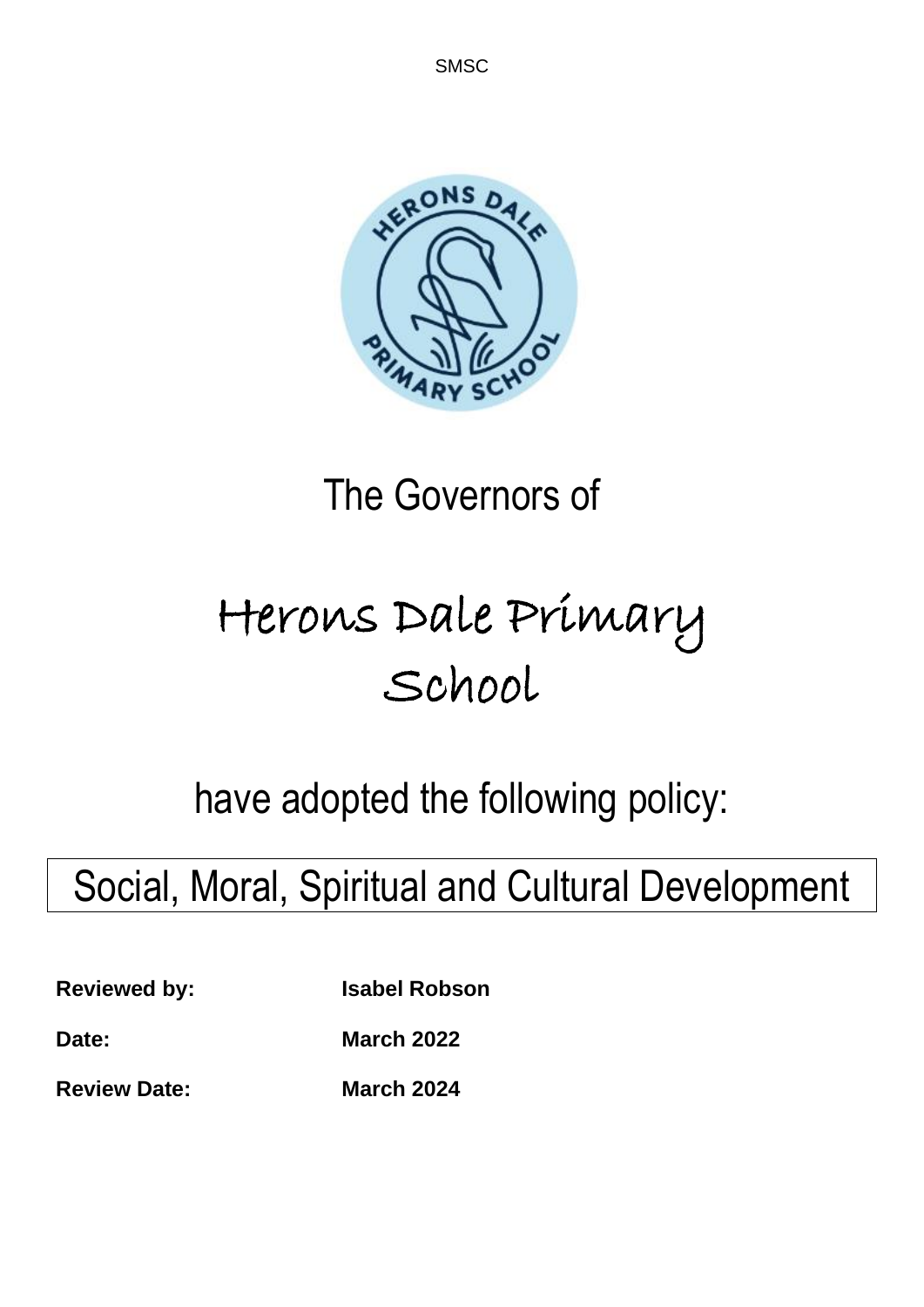#### **Statement of intent**

At Herons Dale School, the pupils and their learning are at the very heart of every decision we make. This policy reflects our diverse mix of pupils and does not discriminate against any protected characteristics. The school prides itself on providing a consistently safe, caring and happy environment where each pupil is valued as an individual and can develop towards their full potential. This policy reflects the ways in which the school helps pupils to develop their individuality and inner discipline. The spiritual, moral, social and cultural (SMSC) education of our pupils is implemented throughout the school's activities and is not limited to specific SMSC lessons.

#### **Legal framework**

This policy has due regard to all relevant legislation and statutory guidance including, but not limited to, the following:

- The Education Act 2002
- DfE (2014) 'Promoting fundamental British values as part of SMSC in schools'
- DfE (2014) 'National curriculum in England framework for key stages 1 to 4'
- Ofsted (2021) 'School inspection handbook'

This policy operates in conjunction with the following school policies:

- Child Protection and Safeguarding Policy
- Online Safety Policy
- Behaviour Policy
- Anti-bullying Policy
- Health and Safety Policy
- Special Educational Needs and Disabilities (SEND) Policy
- Supporting Pupils with Medical Conditions Policy

#### **Rationale**

At Herons Dale, we recognise that social, moral, spiritual and cultural development is central to the education of all pupils and as such it permeates the whole curriculum and ethos of the school. It is reflected in the behaviours of individuals and in their interactions and also in the provision of teaching, resources and learning environments.

#### **A whole-school approach to SMSC education**

The governing board will ensure that SMSC education is embedded across the school's activities to ensure that the potential of each pupil is developed in accordance with their individual needs and capabilities.

The headteacher and SLT will facilitate and encourage a school environment which is welcoming, inclusive and safe for all pupils and members of the school community, irrespective of their protected characteristics and/or background. Staff will be expected to model high standards of discipline, courtesy, respect and acceptance of others, and to encourage pupils to take responsibility for their own actions.

The school's spiritual development provision enables pupils to:

- Be reflective about their beliefs, religious or otherwise, and their perspective on life.
- Have knowledge of, and respect for, different people's faiths, feelings and values.
- Develop a sense of enjoyment and fascination in learning about themselves, others and the world around them.
- Use imagination and creativity in their learning.
- Develop willingness to reflect on their experiences.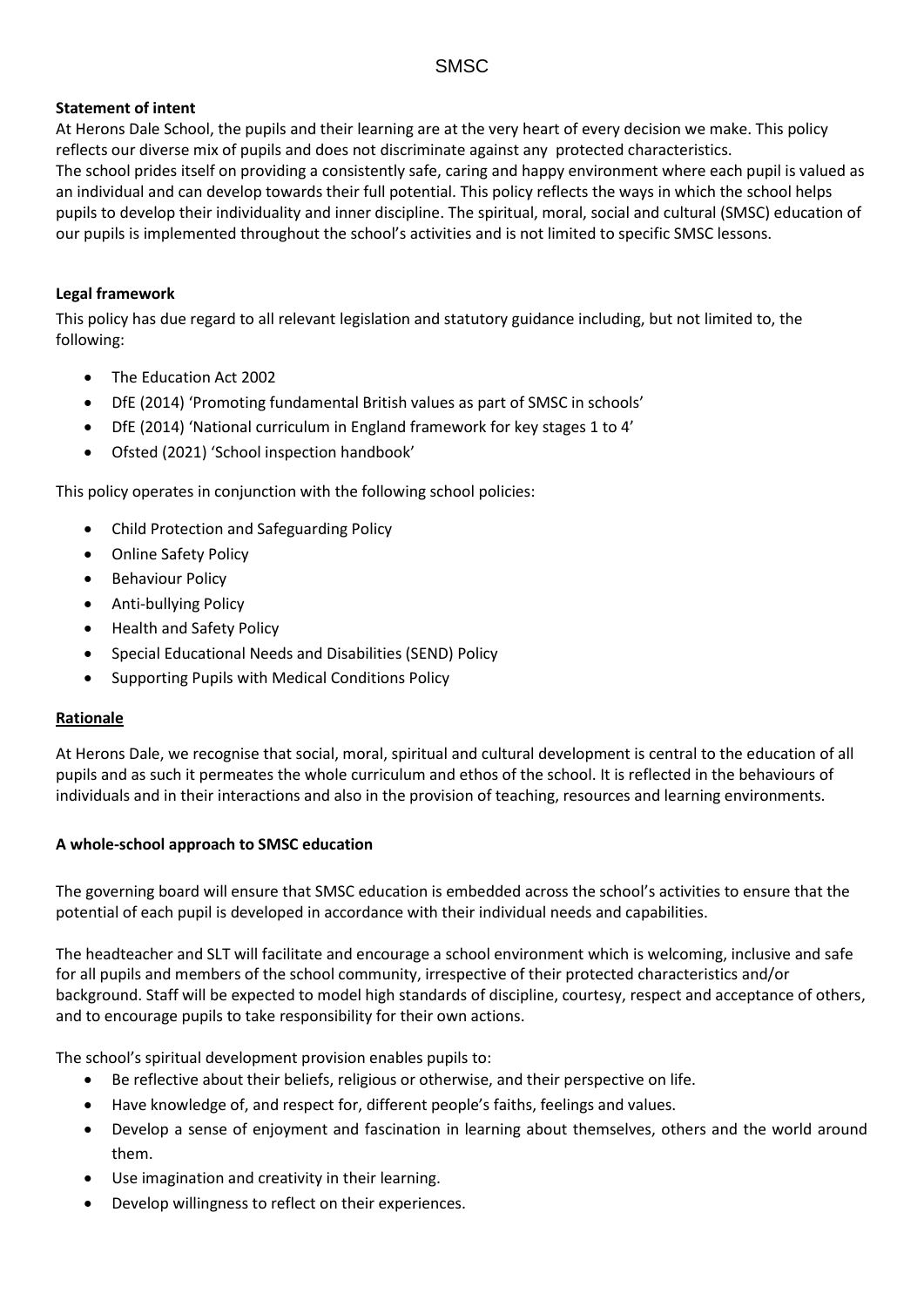The school's moral development provision enables pupils to:

- Recognise the difference between right and wrong, readily apply this understanding in their own lives and, in doing so, respect the civil and criminal law of England.
- Understand the consequences of their behaviour and actions.
- Develop an interest in investigating and offering reasoned views about moral and ethical issues, and an ability to understand and appreciate the viewpoints of others on these issues.

The school's social development provision enables pupils to:

- Use a range of social skills in different contexts, including working and socialising with pupils from different religious, ethnic and socioeconomic backgrounds.
- Participate in a variety of community and social settings, including by volunteering, cooperating well with others and being able to resolve conflicts effectively.
- Accept and engage with the fundamental British values of democracy, the rule of law, individual liberty and mutual respect, and acceptance of those with different faiths and beliefs.
- Develop and demonstrate skills and attitudes that will allow them to participate fully in, and contribute positively to, life in modern Britain.

The school's cultural development provision enables pupils to:

- Understand and appreciate the wide range of cultural influences that have shaped their own heritage and that of others.
- Understand and appreciate the range of different cultures within the school, and further afield, as an essential element of their preparation for life in modern Britain.
- Develop knowledge of Britain's democratic parliamentary system and its central role in shaping our history and values, and in continuing to develop Britain.
- Participate in, and respond positively to, artistic, sporting and cultural opportunities.
- Develop an interest in exploring, improving their understanding of, and showing respect for, different faiths and cultures.
- Understand, accept, respect, and celebrate diversity, as shown by their tolerance and attitudes towards different religious, ethnic and socio-economic groups in the local, national and global communities.

#### **Defining Terms**

#### **Social development**

The social development of pupils is shown by their:

- Use of a range of social skills in different contexts, including working and socialising with pupils from different religious, ethnic and socio-economic backgrounds
- Willingness to participate in a variety of communities and social settings, including by volunteering, cooperating well with others and being able to resolve conflicts effectively
- Demonstration of respect for others
- Acceptance and engagement with the fundamental British values of democracy, the rule of law, individual liberty and mutual respect and tolerance of those with different faiths and beliefs; the pupils develop and demonstrate skills and attitudes that will allow them to participate fully in and contribute positively to life in modern Britain (Please see British Values Policy).

#### **Moral development**

The moral development of pupils is shown by their:

- Ability to recognise the difference between right and wrong, readily apply this understanding in their own lives and, in so doing, respect the civil and criminal law of England
- Understanding of the consequences of their behaviour and actions and making choices relating to this
- Interest in investigating and offering reasoned views about moral and ethical issues, and being able to understand and appreciate the viewpoints of others on these issues.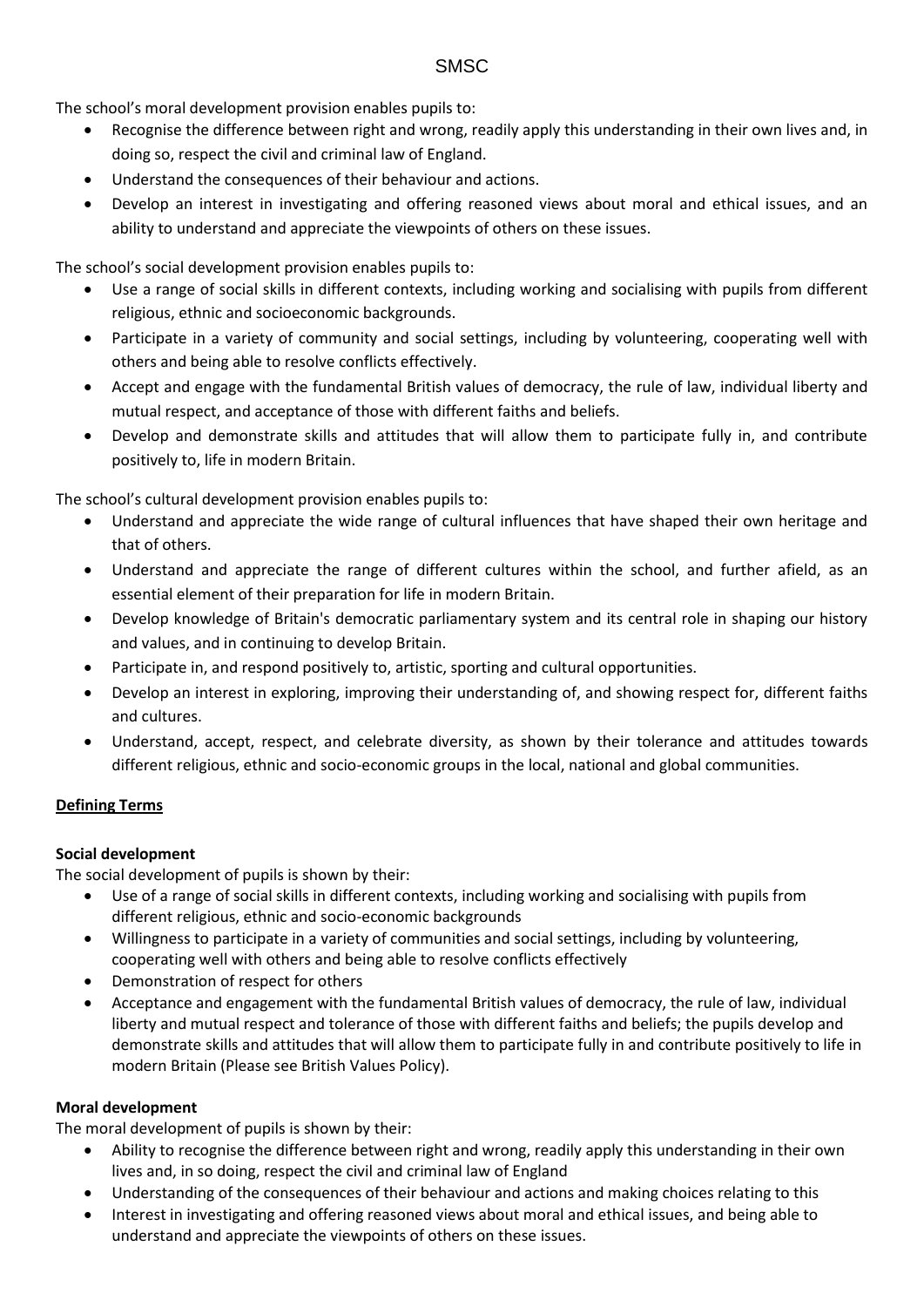#### **Spiritual development**

The spiritual development of pupils is shown by their:

- Ability to be reflective about their own beliefs, religious or otherwise, that inform their perspective on life and their interest in and respect for different people's faiths, feelings and values
- Sense of enjoyment and fascination in learning about themselves, others and the world around them
- Use of imagination and creativity in their learning
- Willingness to reflect on their experiences.
- Exploration and development of feelings and emotions
- Personality, individuality and uniqueness

#### **Cultural development**

The cultural development of pupils is shown by their:

- Understanding and appreciation of the wide range of cultural influences that have shaped their own heritage and that of others
- Understanding and appreciation of the range of different cultures within school and further afield as an essential element of their preparation for life in modern Britain
- Willingness to participate in and respond positively to artistic, sporting and cultural opportunities
- Interest in exploring, improving understanding of and showing respect for different faiths and cultural diversity, and the extent to which they understand, accept, respect and celebrate diversity, as shown by their tolerance and attitudes towards different religious, ethnic and socio-economic groups in the local, national and global communities
- Explorations of values, beliefs, customs, foods, artefacts and stories

#### **Strategies**

SMSC development is taught through and reflected in all areas of the curriculum and through all aspects of school life. Pupils are provided with the opportunities to gain in knowledge and understanding and to develop the skills they need to participate in the life of the diverse community in which they live. For example:

#### Social

- Children learn to be effective communicators through the school's Total Communication approach, including the use of symbols, photos, PECS, technology and Makaton.
- Pupils have opportunities to interact with visitors and volunteers
- Each class is Buddied with another to support children interacting with a range of peers
- Each pupil is a member of a colour team as part of the whole school reward system. Teams get together to work on projects and celebrate achievements.
- There is a high level of staffing at mealtimes and on the playground to promote appropriate social interaction. Pupils play together in group games and imaginative play on their own and with adults.
- Circle times feature in all classes promoting turn taking and social interaction.
- The PSHCE scheme of work contains units on Health and Wellbeing, Relationships and Living in the Wider World.
- Educational visits within the community

#### Moral

- There is an agreed reward system in place so that all children can earn points for good behaviour as well as academic achievement. The team points are collected and the winning team have the opportunity to celebrate together
- Star of the Week Assembly recognises moral achievements through the award of Stars such as Buddies Star and Class Stars
- Regular meetings are held to discuss difficult behaviour to ensure that all staff are supported and that ideas are shared.
- Behaviour Support Plans are agreed and implemented with the help of the behaviour team.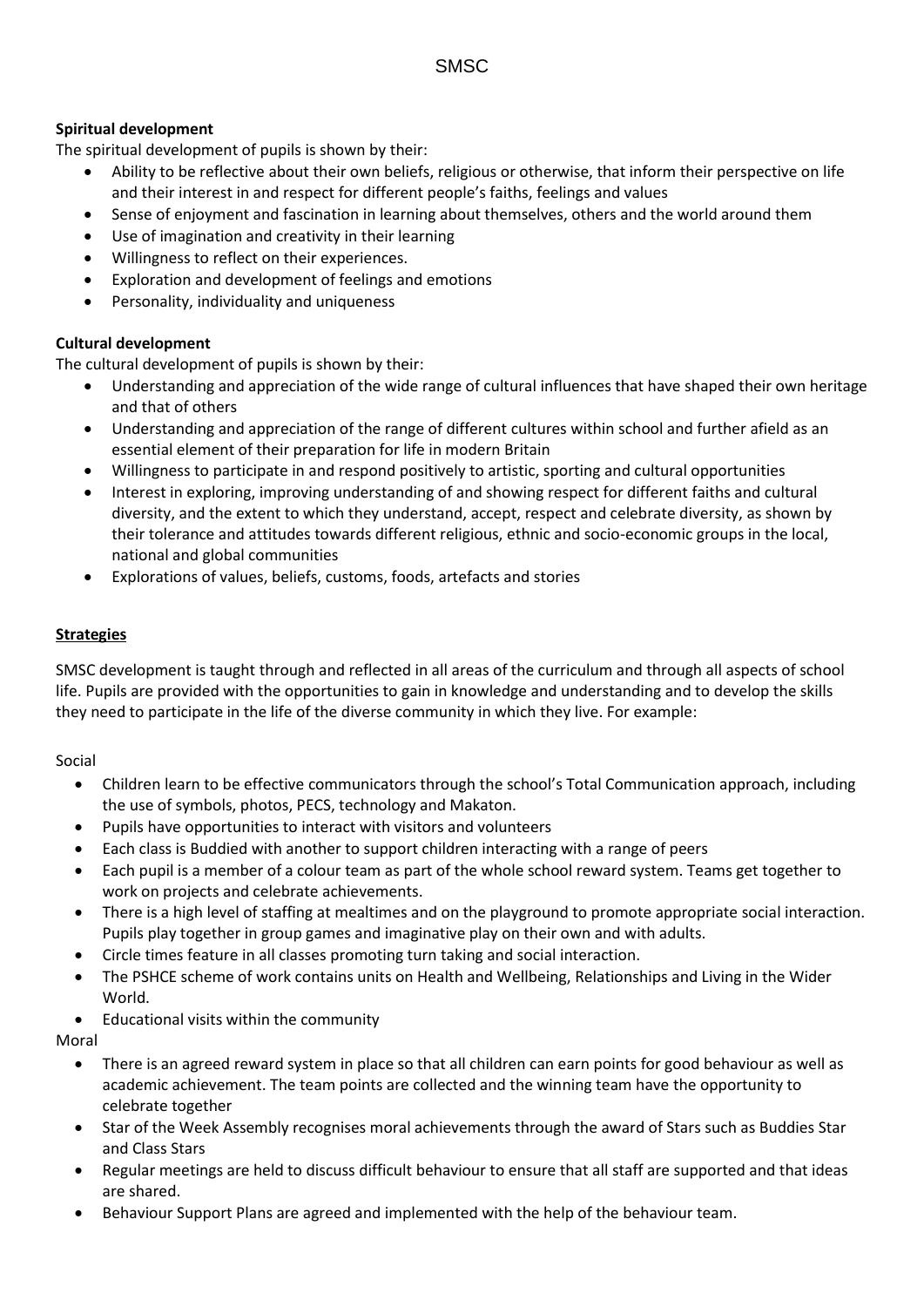- The PSHCE scheme of work has units dealing with issues to do with rules, negotiating difficult situations, emotions, caring for one another, making and keeping friends, living in a community.
- School Council listens to the views of the school community and supports making good choices.

Spiritual

- Enrichment days are held regularly; particularly for those children accessing the Impacts Curriculum
- The RE scheme of work contains units on celebrations, festivals and worship from Christianity, Islam, Hinduism and Judaism.
- Children are encouraged to take part in daily reflections through assemblies and circle times.
- Through PSHCE and circle time activities, children are helped to gain an understanding of their feelings and emotions and their likely impact on themselves and others.
- Mealtimes start with a collective prayer led by a member of staff.
- Pupils are encouraged to appreciate the awe and wonder of the world around them whenever appropriate occasions arise

### Cultural

- There are regular celebrations of religious festivals over the year including harvest, Divali, Christmas, Easter, Eid, Chinese New Year.
- Geography and RE have units on other cultures and religions.
- English includes units on stories from other cultures.
- All pupils are accepted equally and play an active part in the school community regardless of their colour, religion or gender.
- Children participate in a range of artistic, sporting and other cultural opportunities provided by the school.

#### **Where you can find SMSC in Herons Dale Primary School**

- The curriculum as a whole
- The Religious Education Curriculum
- The PSHE Curriculum
- Circle Time
- **Assemblies**
- Behaviour policy
- Structured and personalised reward systems
- Extra-curricular activities
- Educational visits
- Pupil Voice (Student Council)
- Special days (fundraising, cultural experiences and enrichment days)

#### **Cross-curriculum teaching and learning**

SMSC education will take place across all areas of the curriculum. SMSC has particularly strong links to religious education, citizenship, history and PSHE.

All areas of the curriculum will draw examples from as wide a range of cultural contexts as possible. Teaching staff will be expected to foster an open environment in their lessons in which respect, tolerance for different values, opinions and backgrounds, and team work are encouraged and prioritised in line with the guiding principles of SMSC education.

Teaching staff will use classroom discussion to support pupils to:

- Talk about their experiences, thoughts and feelings.
- Express and clarify personal ideas and beliefs.
- Speak about difficult events, e.g. bullying and death.
- Explore their relationships with friends, family and others.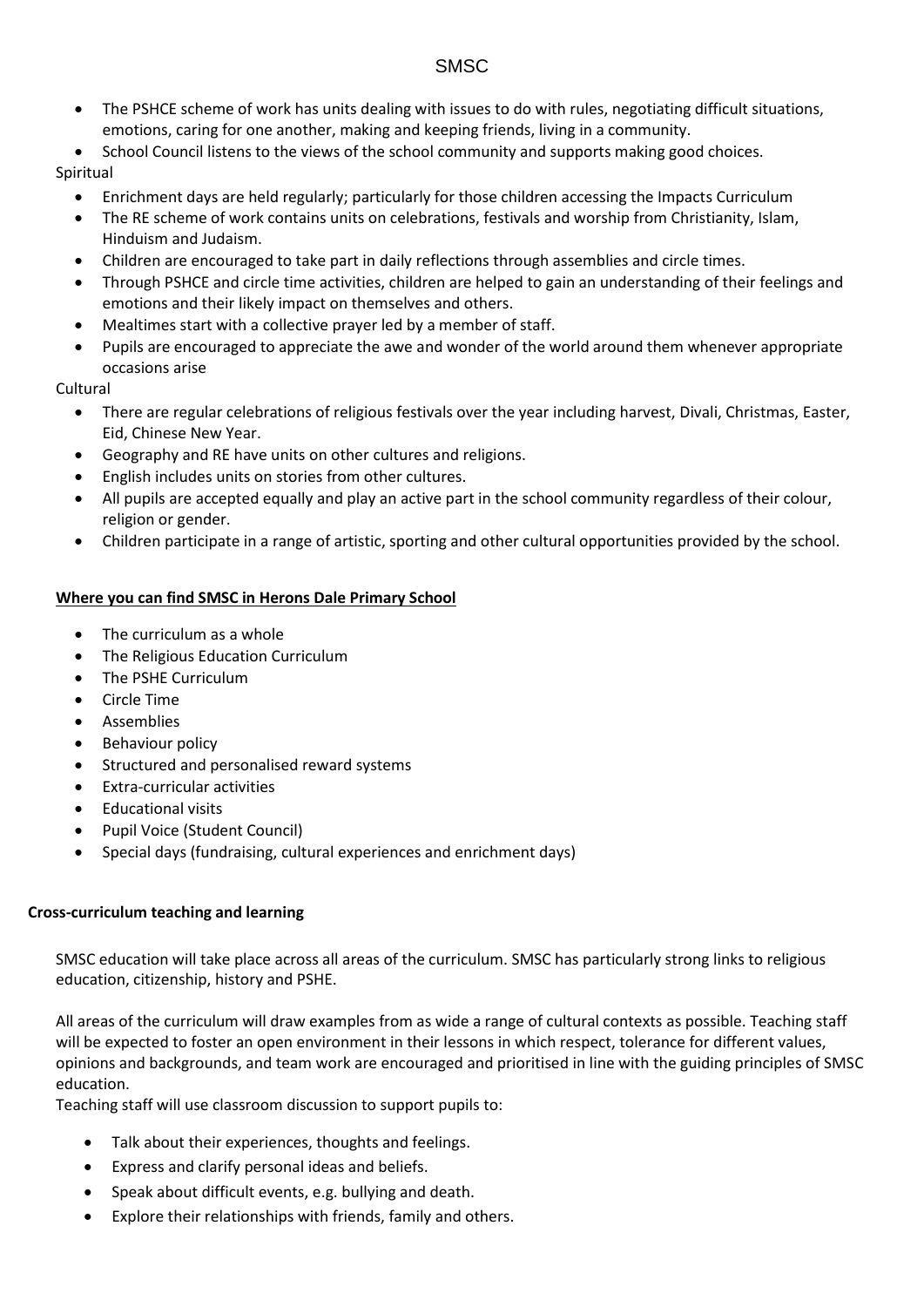- Consider, and show empathy towards, the needs and experiences of others.
- Develop self-esteem and personal confidence.
- Develop a sense of belonging.
- Develop their SMSC skills, e.g. compassion, respect, open-mindedness, sensitivity and critical awareness.

Many areas across the curriculum provide opportunities for pupils to:

- Listen and talk to each other.
- Learn to treat one another as equals, regardless of protected characteristics and/or background.
- Recognise and celebrate the differences and similarities between themselves and others.
- Agree and disagree with people respectfully.
- Work co-operatively and collaboratively.

#### **Community links**

The school recognises that an important part of SMSC development is enabling pupils to become active participants in their local community and, as such, will continue to foster strong links with the wider community.

These links will be formed through a variety of activities, and may include things like:

- Community fundraising activities.
- School-community link organisations, e.g. 'friends of' associations.
- Hosting school events to which community members are invited as participants or audience members.
- Questionnaires sent to parents and other members of the community to gather opinions, e.g. on school initiatives or practices.

The school will engage parents and members of the wider community in the educational life of pupils, ensuring that the diversity and varying experiences of the local community are reflected in the way in which pupils are educated.

#### **Promoting fundamental British values**

The school will use SMSC education to promote fundamental British values by:

- Including, in suitable parts of the curriculum, age-appropriate material on the strengths, advantages and disadvantages of democracy, and how democracy and the law works in Britain compared to other countries.
- Teaching pupils a broad and balanced international history.
- Representing the cultures of all our pupils within the curriculum.
- Teaching a wide range of English and non-English literature.
- Listening to the voices of all pupils and promoting active participation in democratic processes, e.g. through a school council.
- Using democratic opportunities in the wider community, e.g. general and local elections, to provide pupils with the opportunity to learn how to argue and defend points of view.
- Using teaching resources from a wide variety of sources to help pupils learn about and understand a range of faiths.
- Using extra-curricular activities to promote fundamental British values.

By promoting fundamental British values through SMSC education, we will provide pupils with:

- An understanding of how they can influence decision making through the democratic process.
- An appreciation that living under the rule of law protects them and is essential for their wellbeing and safety.